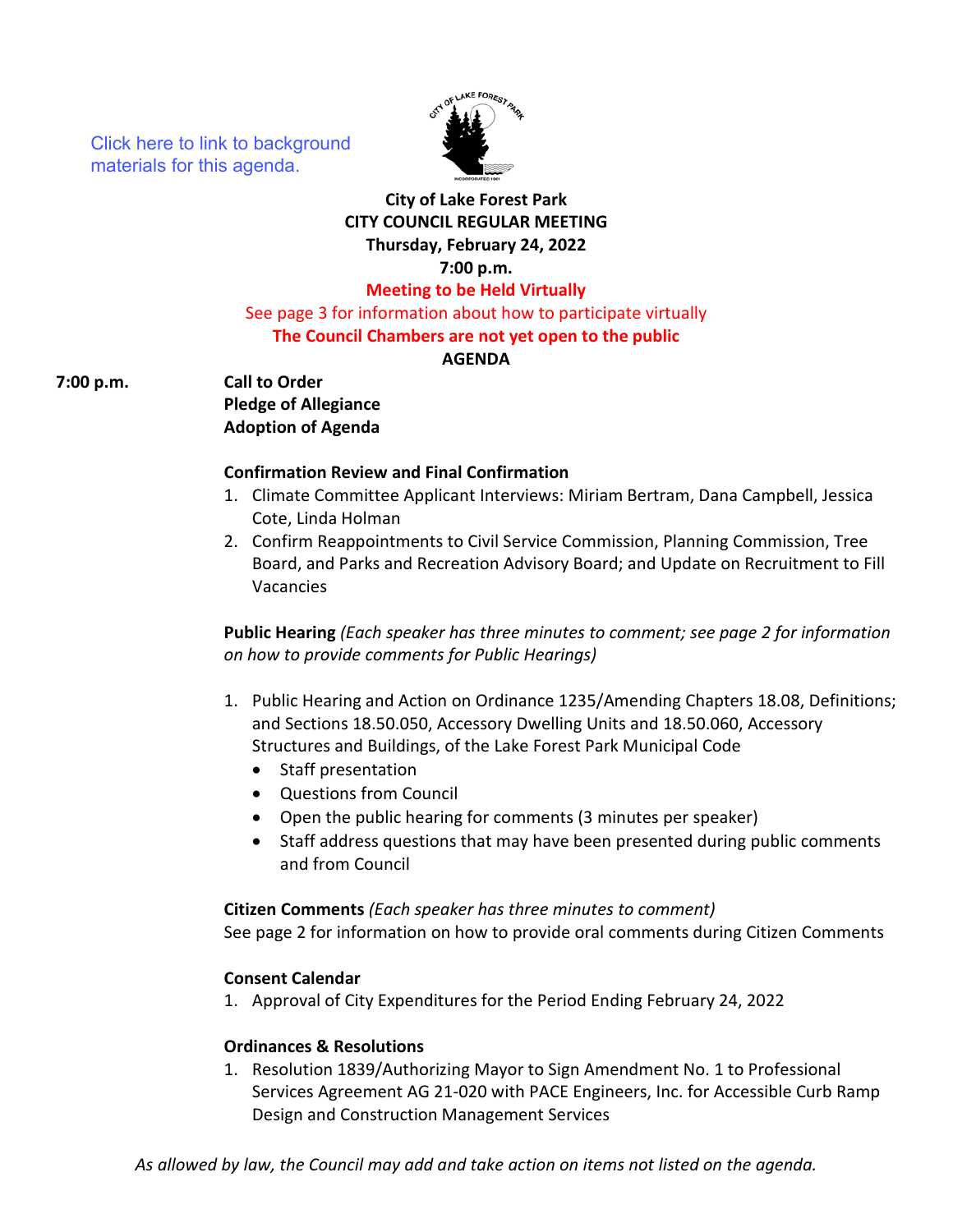- 2. Resolution 1836/Creating a Climate Committee
- 3. Resolution 1837/Authorizing the Mayor to Enter into American Rescue Plan Act (ARPA) Grant Agreements with ShoreLake Arts and Glacial Cryotherapy, LLC
- 4. Resolution 1840/Purchasing Policies & Procedures for Federal Award Standards

## **Action or Discussion**

#### **Other Business**

# **Council Committee Reports Council/Mayor/City Administrator Reports**

- 1. Councilmember Reports
- 2. Mayor's Report
- 3. City Administrator's Report—February 24, 2022

# **9:00 p.m. Adjourn**

**Future Schedule** Thursday, March 10, 2022 City Council Work Session Meeting 6 pm *virtual meeting* Thursday, March 10, 2022 City Council Regular Business Meeting 7 pm *virtual meeting* Thursday, March 17, 2022 City Council Budget & Finance Committee Meeting 6 pm *virtual meeting* Monday, March 21, 2022 City Council Committee of the Whole Special Meeting 6 pm *virtual meeting* Thursday, March 24, 2022 City Council Regular Business Meeting 7 pm *virtual meeting*

HOW TO SUBMIT ORAL AND WRITTEN COMMENTS <https://www.cityoflfp.com/615/Virtual-Meetings-during-COVID-19> (use CTRL+CLICK to open this link) *Written comments for public hearings will be submitted to Council if received by 5:00 p.m. the date of the meeting; otherwise, they will be provided to the City Council the next day. Because the City has implemented oral comments, written comments are no longer being read under Citizen Comments.*

#### MOBILE DEVICE NOTE

If you are accessing this agenda on a mobile device and do not have the ability to use CTRL+CLICK to access the linked information on this page, please see the PDF document that is associated to the right of this sentence.

**Instructions for participating in this meeting virtually are on the following page**